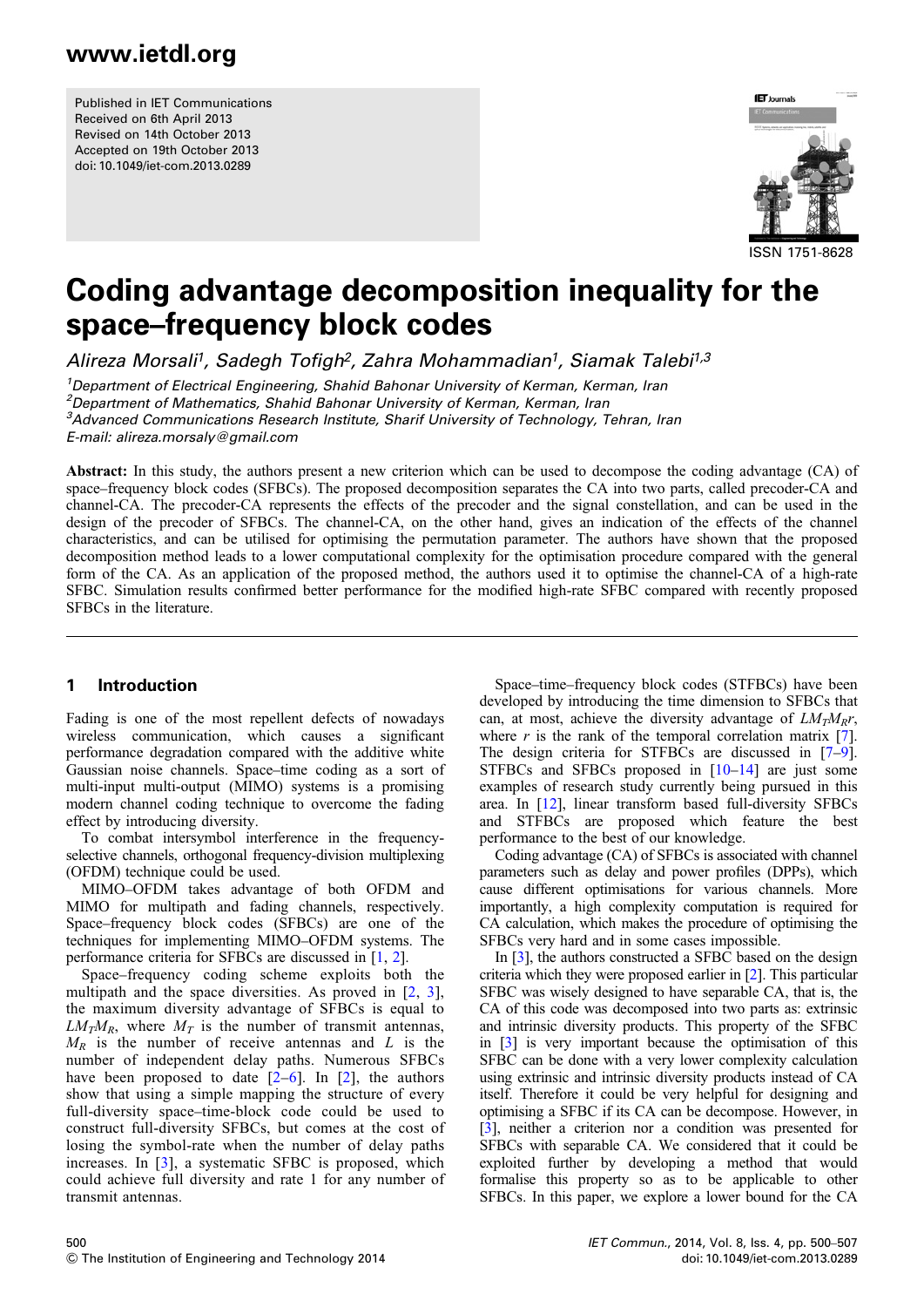of SFBCs, which separates the effects of the precoder and the permutation on the performance of the coding method. This is advantageous because for any arbitrary channel, obtaining an optimum permutation is much faster and simpler through calculations than through the use of the CA. Also designing of the precoder can be done separately. As an application of the proposed method, the new criterion is used to improve the performance of the high-rate SFBCs in [1].

The rest of this paper is organised as follows: in the next section the system model is introduced and is followed by Section 3, which presents the proposed methods in detail. Section 4 defines the design parameters and explains the structure of a high-rate SFBC. The discussion then moves to an analysis of the approach aimed at improving performance of a high-rate SFBC algorithm using the proposed method. Section 5 assesses the simulation results and makes comparisons against other SFBCs. The paper concludes in Section 6 by highlighting its contribution towards SFBC improvement and suggesting further research work.

#### 1.1 Notations

Capital boldface letters stands for matrices, and boldface lower case alphabet with a bar represents vectors. The element on the ith row and the jth column of matrix  $A$  is denoted by  $A(i, j)$ . The *i*th element of vector  $\bar{a}$  is indicated by  $\bar{a}(i)$ . Superscripts  $(\cdot)^T$ ,  $(\cdot)^H$ , and  $(\cdot)^*$  indicate transpose, Hermitian and complex conjugations, respectively. By ∘ and ⊗ , we mean the Hadamard and the Tensor products, respectively. Notation  $\mathbf{1}_{a \times b}$  stands for an  $a \times b$  matrix of ones,  $I_a$  denotes an identity matrix of size  $a \times a$  and  $\mathbb C$  stands for the complex field. diag( $a_1, a_2, \ldots, a_n$ ) represents a diagonal  $n \times n$  matrix whose diagonal entries are  $a_1, a_2, \ldots, a_n$ .

#### 2 System model

In a MIMO–OFDM system with  $N_c$  subcarriers and  $M_t$ transmit antennas, each codeword of a SFBC could be written as an  $N_c \times M_t$  matrix, thus

$$
\mathbf{C} = \begin{bmatrix} c_1(0) & c_2(0) & \dots & c_{M_t}(0) \\ c_1(1) & c_2(1) & \dots & c_{M_t}(1) \\ \vdots & \vdots & \ddots & \vdots \\ c_1(N_c-1) & c_2(N_c-1) & \dots & c_{M_t}(N_c-1) \end{bmatrix} \in \mathbb{C}^{N_c \times M_t}
$$
\n(1)

where  $c_i(n)$ 's are data transmitted by the *i*th transmit antenna at the *n*th subcarrier. After applying an  $N_c$ -point inverse fast Fourier transform to each column of  $C$  and appending cyclic prefix, the transmitter simultaneously sends the OFDM symbols over  $M_t$  transmit antennas.

For a receiver with  $M_r$  receive antennas, in a frequency-selective channel between each pair of the transmit and the receive antennas, we assume that there are L independent delay-paths with the same DPPs. Channel impulse response from the transmit antenna  $i$  to the receive antenna j could be modelled as

$$
h_{i,j}(\tau) = \sum_{l=0}^{L-1} \alpha_{i,j}(l) \delta(\tau - \tau_l)
$$
 (2)

In (2),  $\tau_i$ 's are delays,  $\alpha_{i,j}(l)$ 's are zero-mean complex Gaussian random variables with variance  $\sigma_l^2$  indicating the

complex amplitude corresponding to the *l*th path of the *i*th transmit and the *j*th receive antennas and  $\sum_{l=0}^{L-1} \sigma_l^2 = 1$  for normalisation purposes.

At the jth receive antenna, first the appended cyclic prefix is removed from the received signal. Then, a fast Fourier transform at the nth frequency subcarrier is performed. The resulting signal can now be expressed as

$$
r_j(n) = \sum_{i=1}^{M_T} c_i(n) H_{i,j}(n) + \mathcal{N}_j(n), \quad n = 0, 1, ..., N_c - 1
$$
\n(3)

In  $(3)$ 

$$
H_{i,j}(n) = \sum_{l=0}^{L-1} \alpha_{i,j}(l) w^{n\tau_l}, \quad n = 0, 1, ..., N_c - 1 \quad (4)
$$

where  $w = e^{-j2\pi\Delta f}$ ,  $\Delta f = BW/N_c$ , BW is the total bandwidth of the system, and  $\mathcal{N}_i(n)$  denotes the additive white complex Gaussian noise

#### 3 Proposed CA decomposition inequality

In this section, we aim to derive a decomposition expression for the CA of the SFBCs. The CA of SFBCs depends on the code structure and the channel characteristics. Therefore optimising the CA is complex and involves a great deal of computations. However, using the proposed decomposition method, one could optimise the code structure and, for any arbitrary channel, finding an optimum permutation parameter does not require a complex calculation.

It has already been proved that in an L-ray channel a SFBC could achieve the diversity order of  $LM_t$ . Consequently, to achieve maximum available diversity, at least each  $LM_t$ rows of the matrix  $C$  must be constructed together and contain the information of the same symbols. To minimise complexity of the receiver while attempting to attain maximum diversity, most existing SFBCs are designed by using sub-blocks of  $LM_t$  rows of the code, which are joined together to construct a certain type of SFBCs. Therefore, the construction of a given SFBC could be described based on the design of the sub-blocks of size  $\Gamma M_t \times M_t$  matrices  $G_p$ , for  $p = 1, 2, \ldots, N_c/\Gamma M_t$ , where  $1 \leq \Gamma \leq L$ , and  $N_c$  being a multiple of  $\Gamma M_t$ . Note that this condition does not cause any concern since zero padding or the use of a smaller code blocks could resolve this problem.

Let us assume each codeword of an SFBC as follows

$$
\boldsymbol{C} = \begin{bmatrix} \boldsymbol{G}_1^{\mathrm{T}} & \boldsymbol{G}_2^{\mathrm{T}} & \cdots & \boldsymbol{G}_{N_c/LM_t}^{\mathrm{T}} \end{bmatrix}^{\mathrm{T}} \in \mathbb{C}^{N_c \times M_t}
$$
 (5)

Defining  $G_p$  as the primary codeword, the design and analysis of the SFBC splits into its  $\Gamma M_t \times M_t$  submatrices  $G_p$ .

The pairwise error probability between two distinct codewords C and C is shown to be upper bounded as  $[2]$ 

$$
P(C \to \tilde{C}) \leq {2vM_r - 1 \choose vM_r} \left(\prod_{i=1}^v \lambda_i\right)^{-M_r} \left(\frac{\rho}{M_t}\right)^{-vM_r} \quad (6)
$$

where  $\lambda_i$ 's are the non-zero eigenvalues and v is the minimum rank of  $\varDelta$ ∘ $R$ , with  $\varDelta \triangleq \big( C - \tilde{C} \big) \big( C - \tilde{C} \big)^\text{H}$  and  $R$  denoting the frequency correlation matrix.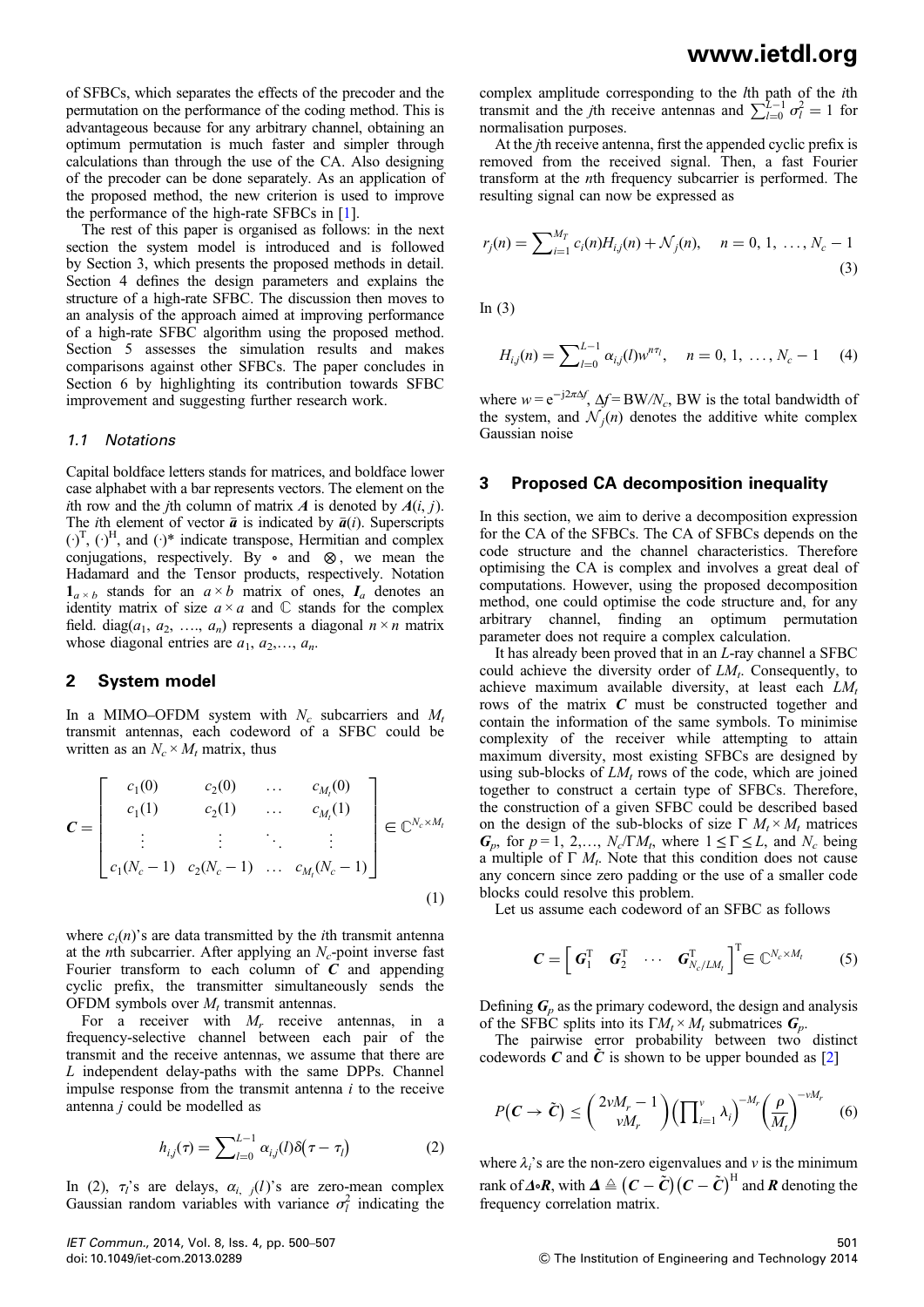Now, we could simply use the inequality (6) for  $G_p$  as

$$
P(G \to \tilde{G}) \leq {2sM_r - 1 \choose sM_r} \left(\prod_{i=1}^s \gamma_i\right)^{-M_r} \left(\frac{\rho}{M_t}\right)^{-sM_r} (7)
$$

where  $\gamma_i$ 's are the non-zero eigenvalues of  $\hat{\mathbf{\Delta}} \circ \hat{\mathbf{R}}$ , with  $\hat{\Delta} \triangleq (G - \tilde{G})(G - \tilde{G})^{\text{H}}$ ,  $\hat{R}$  is a principal submatrix of  $R$ with the same indexing which  $\hat{\mathbf{\Delta}}$  lies in the matrix  $\mathbf{\Delta}$ . Matrices  $\boldsymbol{G}$  and  $\hat{\boldsymbol{G}}$  are two distinct primary codewords of size  $\Gamma M_t \times M_t$ .

The diversity order of the SFBC is equal to  $v$  and the minimum value of  $\prod_{i=1}^{v} \lambda_i$  is known as the CA.

Using a similar structure for  $G_p$ 's and taking two distinct codewords C and  $\tilde{C}$ , there is at least one index  $p_0(1 \le p_0 \le$  $N_c/LM_t$ ) such that  $G_{p_0}$  and  $\tilde{G}_{p_0}$  are different. We may further assume  $G_p = \tilde{G}_p$  for any  $p \neq p_0$  since the rank of  $\Delta \cdot \mathbf{R}$  does not decrease if  $\mathbf{G}_p \neq \tilde{\mathbf{G}}_p$  for some  $p \neq p_0$ . Thus, the rank and the CA of a SFBC is equal to the primary codeword described in (7), that is,  $v = \zeta$  and

$$
\min\left(\prod_{i=1}^{v} \lambda_i\right) = \min\left(\prod_{i=1}^{s} \gamma_i\right)
$$

For full-diversity SFBCs with  $\Gamma = L$ , the matrix  $\hat{\mathbf{\Lambda}} \circ \hat{\mathbf{R}}$  is full-rank. Hence, all the eigenvalues of  $\hat{\mathbf{\Delta}} \circ \hat{\mathbf{R}}$  are non-zero, and we could calculate the CA by utilising the following determinant

$$
CA = \prod_{i=1}^{v} \gamma_i = \det(\hat{\mathbf{\Delta}} \circ \hat{\mathbf{R}}), \quad v = LM_t \tag{8}
$$

Clearly, the CA of SFBCs is related to  *which represents the* correlation of the channel impulse response. This, therefore, results in different optimum structures of the codes in various channels. To the best of the authors' knowledge, only the SFBCs proposed in [3] have a separable CA, that is, the CA of this code can be decomposed into two parts as: extrinsic and intrinsic diversity products. However, neither a structure nor a condition has been proposed for SFBCs with separable CA. Hence, the following theorem is proposed for decomposing the CA of any SFBC. In Appendix 3, we discuss how the CA of SFBC in [3] can be decomposed as the product of two parts, and argue why this guideline is not applicable for other SFBCs.

Let us now introduce a lower bound for the CA of full-diversity SFBCs, which decomposes the CA into two parts: precoder-CA  $(P_{CA})$  and channel-CA  $(C_{CA})$ . The precoder-CA and the channel-CA represent the effects of the precoder and the channel characteristics on the performance of the coding, respectively. The precoder-CA can be used for precoder design and the permutation parameter of the SFBC and be optimised with channel-CA with much lower complexity calculation than using the CA.

To extract the effect of channel DPPs from the CA in (8), the expression det  $(\hat{\mathbf{A}} \circ \hat{\mathbf{R}})$  needs to be changed to  $\det(\vec{\Delta} \circ \vec{\Xi} \circ \hat{\mathbf{R}})$ , where  $\hat{\Delta} = \vec{\Delta} \circ \vec{\Xi}$ . The matrix  $\vec{\Xi}$  consists of constants within the code and therefore,  $\tilde{\Delta}$  indicates the remaining parts of the code. Now the following theorem for decomposition of the CA of SFBCs is presented.

Theorem: Coding advantage decomposition inequality (CADI): for any full-diversity SFBC, if we have

$$
\hat{\mathbf{\Delta}} = \hat{\mathbf{\Delta}} \circ \hat{\mathbf{\Xi}} \tag{9}
$$

where  $\tilde{\mathbf{\Delta}}$  is a positive semi-definite (PSD) matrix with non-zero diagonal entries and  $\hat{\Xi}$  is a PSD matrix, then the CA of SFBCs has a lower bound as follows

$$
CA \ge P_{CA}.C_{CA}
$$
 (10)

where  $P_{CA} \triangleq \prod_{i=1}^{v} \Delta(i, j)$  and  $C_{CA} \triangleq \det (\hat{\mathbf{\Xi}} \circ \hat{\mathbf{R}})$ .

*Proof:* Substituting the assumption  $\tilde{\mathbf{\Delta}} = \tilde{\mathbf{\Delta}} \circ \tilde{\mathbf{\Xi}}$  in (8) gives

$$
CA = det(\tilde{\mathbf{\Delta}} \circ \hat{\mathbf{\Xi}} \circ \hat{\mathbf{R}})
$$
 (11)

The frequency correlation matrix is PSD because from [2], we have

$$
R = W\Lambda W^{\rm H} \tag{12}
$$

where

$$
W = \begin{bmatrix} 1 & 1 & & \cdots & 1 \\ \omega^{\tau_0} & \omega^{\tau_1} & & \cdots & \omega^{\tau_{L-1}} \\ \vdots & & \vdots & \ddots & \vdots \\ \omega^{(N_c-1)\tau_0} & \omega^{(N_c-1)\tau_1} & \cdots & \omega^{(N_c-1)\tau_{L-1}} \end{bmatrix}_{N_c \times L}
$$
(13)

 $\omega = e^{-j2\pi\Delta f}$ , and

$$
\Lambda = \text{diag}(\sigma_0^2, \sigma_1^2, \dots, \sigma_{L-1}^2)
$$
 (14)

We could rewrite (12) as

$$
\boldsymbol{R} = \boldsymbol{W} \boldsymbol{\Lambda}^{(1/2)} \boldsymbol{\Lambda}^{(1/2)} \boldsymbol{W}^{\mathrm{H}} \tag{15}
$$

Since  $\Lambda^{1/2}$  is a diagonal real matrix, we have:  $\Lambda^{1/2} = \Lambda^{1/2H}$ . Thus

$$
\boldsymbol{R} = \left(\boldsymbol{W}\boldsymbol{\Lambda}^{1/2}\right) \left(\boldsymbol{W}\boldsymbol{\Lambda}^{1/2}\right)^{\mathrm{H}} \tag{16}
$$

which proves that **R** is a PSD matrix. The matrix  $\hat{\mathbf{R}}$  is also PSD because any principal submatrix of a PSD matrix is also PSD [15, p. 397]. Since the matrices  $\Xi$  and  $\hat{R}$  are PSD, the matrix  $\Xi \circ \hat{\mathbf{R}}$  is therefore PSD [15, p. 458]. Now, using the Oppenheim inequality [15, p. 480] for the Hadamard product, we could write

$$
\det\left(\tilde{\mathbf{\Delta}}\circ\hat{\Xi}\circ\hat{\mathbf{\mathcal{R}}}\right)\geq\prod_{i=1}^{\nu}\tilde{\mathbf{\Delta}}(i,i)\times\det\left(\hat{\Xi}\circ\hat{\mathbf{\mathcal{R}}}\right) \qquad(17)
$$

Defining  $P_{CA} \triangleq \prod_{i=1}^{v} \tilde{\mathbf{\Delta}}(i, i)$  and  $C_{CA} \triangleq \det (\hat{\mathbf{\Xi}} \circ \hat{\mathbf{R}})$ , we arrive at (10).

Remark 1: To optimise each parameter of a full-diversity SFBC using the CA, the value of CA needs to be calculated. This requires finding the minimum value of  $M^{N_s}$ determinants of  $LM_t \times LM_t$  matrices, where M is the constellation size and  $N<sub>s</sub>$  is the number of symbols used in each sub-block  $\mathbf{G}_p$ . For example, for the high-rate SFBC in [1],  $N_s = LM_t^2$ . This decomposition is valuable because in situations where the exact value of the CA is not needed, the lower bound of the CA can be used which requires less complex calculations. For instance, in order to obtain the optimum permutation for a full-diversity SFBC from  $N_{\gamma}$ possible permutations, using the CA as the objective

502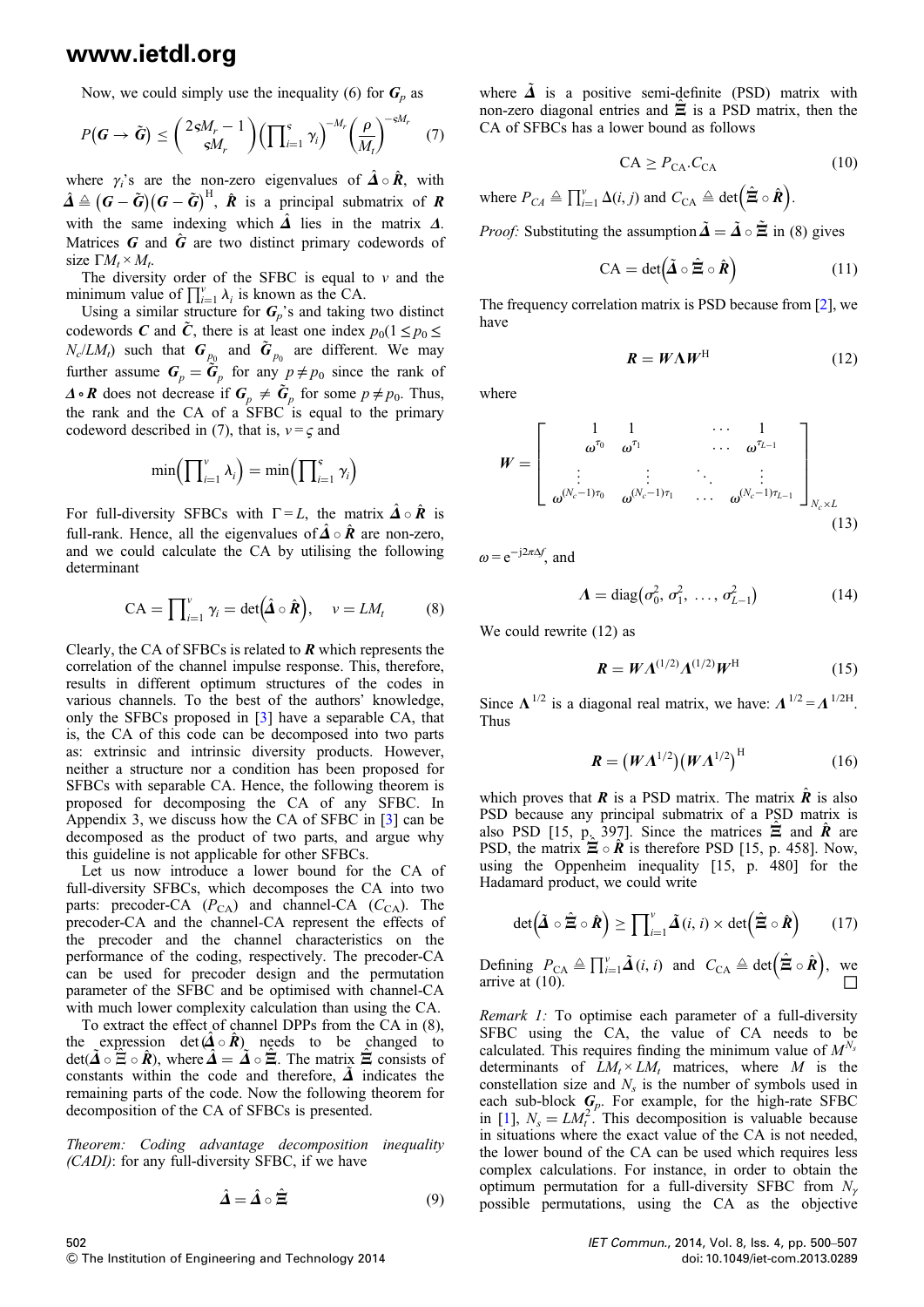function means  $N_{\gamma}M^{N_s}$  determinants of  $LM_t \times LM_t$  matrices must be calculated, whereas with the  $C_{CA}$ , it only requires calculating  $N_{\gamma}$  determinants. In other words, the computation complexity of the order of  $\mathcal{O}(C \times M^{N_s})$ decreases to  $\mathcal{O}(C)$ , where  $C = N_{\gamma} (LM_t)^3$ . Since the reduction in the complexity is significant, it clearly results in a very swift and low-cost optimisation process in the MIMO–OFDM systems.

The proposed decomposition process may at first seem hard to perform but, as will be shown below, the CADI theorem can be easily applied to some of the best SFBCs published recently. Some examples are discussed below.

#### Some examples of the CADI for the SFBCs:

*Example 1*: In [12], we see that  $\hat{\mathbf{A}}_{\text{BCDD}}$  can be easily decomposed as  $\hat{\mathbf{\Delta}}_{\text{BCDD}} = \tilde{\mathbf{\Delta}}_{\text{BCDD}} \circ \hat{\mathbf{\Xi}}_{\text{BCDD}}$ , where  $\hat{\mathbf{\Xi}}_{\text{BCDD}}$  is a matrix with entries of zeros and ones. To do this, we define  $\hat{\Xi}_{\text{BCDD}}$  as

$$
\hat{\Xi}_{\text{BCDD}}(i,j) = \begin{cases} 1, & \text{if } \hat{\Delta}_{\text{BCDD}}(i,j) \neq 0 \\ 0, & \text{if } \hat{\Delta}_{\text{BCDD}}(i,j) = 0 \end{cases} \tag{18}
$$

which means  $\tilde{\mathbf{\Delta}}_{\text{BCDD}} = \hat{\mathbf{\Delta}}_{\text{BCDD}}$ .

Example 2: For the quasi-orthogonal space–frequency block codes (QOSFBCs) [4], we can use the same technique,  $\hat{\bf\Delta}_{\rm QOSF}=\tilde{\bf\Delta}_{\rm QOSF}\circ\hat{\bf\Xi}_{\rm QOSF},$  where  $\tilde{\bf\Delta}_{\rm QOSF}=\hat{\bf\Delta}_{\rm QOSF},$  and

$$
\hat{\Xi}_{\text{QOSF}}(i,j) = \begin{cases} 1, & \text{if } \hat{\Delta}_{\text{QOSF}}(i,j) \neq 0 \\ 0, & \text{if } \hat{\Delta}_{\text{QOSF}}(i,j) = 0 \end{cases}
$$

Example 3: For the SFBCs proposed in [3], we can write  $\vec{A}_{[3]} = \vec{A}_{[3]} \circ \vec{E}_{[3]}$ , where  $\vec{A}_{[3]} = \vec{A}_{[3]}$  and

$$
\hat{\Xi}_{[3]}(i,j) = \begin{cases} 1, & \text{if } \hat{\mathbf{\Delta}}_{[3]}(i,j) \neq 0 \\ 0, & \text{if } \hat{\mathbf{\Delta}}_{[3]}(i,j) = 0 \end{cases}
$$

The proofs that matrices  $\hat{\Xi}_{\text{QOSF}}, \hat{\Xi}_{\text{BCDD}}$  and  $\hat{\Xi}_{[3]}$  are PSD, are provided in Appendix 1.

Since for all the mentioned codes,  $\tilde{\mathbf{\Delta}} = \hat{\mathbf{\Delta}}$  and  $\hat{\mathbf{\Delta}} = (\mathbf{G} - \tilde{\mathbf{G}})(\mathbf{G} - \tilde{\mathbf{G}})^{\text{H}}, \tilde{\mathbf{\Delta}}$  is PSD for all of these SFBCs. Here, we obtained PSD matrices  $\tilde{\mathbf{\Delta}}$  and  $\tilde{\mathbf{\Xi}}$  for codes [3, 4, 12], which means CADI is valid for these codes. It is obvious that for these SFBCs we do not have to look for special matrices  $\Xi$  and  $\tilde{\Delta}$ .

#### 4 SFBCs improvement based on the CADI

In [1], a systematic design of high-rate full-diversity SFBCs is presented for MIMO–OFDM systems in the frequencyselective channels. In what follows, the structure of the SFBCs in [1] is investigated in brief.

Suppose  $N_L = 2^{\lceil \log_2 L \rceil}$ ,  $N_q = 2^{\lceil \log_2 M_t \rceil}$  and  $K = N_L N_q$ . Then, the proposed codes in  $\begin{bmatrix} 1 \\ 1 \end{bmatrix}$  can be written as follows

$$
\mathbf{C} = \begin{bmatrix} \mathbf{B}_1^{\mathrm{T}} & \mathbf{B}_2^{\mathrm{T}} & \cdots & \mathbf{B}_J^{\mathrm{T}} \end{bmatrix} \in \mathbb{C}^{N_C \times M_T} \tag{19}
$$

where  $J = N_C/K$  and  $\mathbf{B}_i$  for  $i = 1, 2, ..., J$  is expressed as

$$
\boldsymbol{B}_{i} = \begin{bmatrix} \boldsymbol{X}_{1}^{T} & \boldsymbol{X}_{2}^{T} & \cdots & \boldsymbol{X}_{N_{L}}^{T} \end{bmatrix}^{T}
$$
 (20)

where the matrix  $X_m$  is of size  $N_q \times M_T(N_q \ge M_T)$  for  $m = 1, \ldots,$  $N_L$  and is given by (see (21))

where  $k_m = (m-1)M_T$  and

$$
\bar{\mathbf{x}}_n^{\mathrm{T}} = V \bar{\mathbf{s}}_n^{\mathrm{T}} \tag{22}
$$

In (22),  $\bar{s}_n$  denotes a vector of  $N_qN_L$  symbols taken from the constellation points, for  $n = 1, 2, \ldots, N_q$  and  $\phi = e^{j\pi/32}$  is another code parameter. Also  $V \in \mathbb{C}^{N_q N_L \times N_q N_L}$  stands for the Vandermonde matrix whose parameters are selected in the same way as those in [3].

At this point, we perform CADI for the recently proposed high-rate SFBCs in [1], as described above.

Let us consider a MIMO–OFDM system with two transmit antennas. The sub-block  $G_p$  of the codeword in (19) can be written as

$$
\boldsymbol{G}_{\mathrm{p-HRC}} = \begin{bmatrix} X_1^{\mathrm{T}} & X_2^{\mathrm{T}} & \cdots & X_{N_L}^{\mathrm{T}} \end{bmatrix}^{\mathrm{T}} \in \mathbb{C}^{2N_L \times 2} \tag{23}
$$

where

$$
X_m = \begin{bmatrix} \bar{\mathbf{x}}_1(k_m+1) & \phi \bar{\mathbf{x}}_2(k_m+1) \\ \phi \bar{\mathbf{x}}_2(k_m+2) & \bar{\mathbf{x}}_1(k_m+2) \end{bmatrix} \in \mathbb{C}^{2 \times 2}
$$
 (24)

Here, we can rewrite  $\hat{\mathbf{\Lambda}}_{\text{HRC}} \circ \hat{\mathbf{R}}$  as

$$
\hat{\mathbf{\Delta}}_{\text{HRC}} \circ \hat{\mathbf{R}} = \tilde{\mathbf{\Delta}}_{\text{HRC}} \circ \hat{\Xi}_{\text{HRC}} \circ \hat{\mathbf{R}} \tag{25}
$$

where  $\hat{\Xi}_{\text{HRC}}$  has the following structure for  $M_T = 2$ 

$$
\hat{\Xi}_{\text{HRC}} = \mathbf{1}_{L \times L} \otimes \begin{bmatrix} 2 & \phi^* + \phi \\ \phi^* + \phi & 2 \end{bmatrix}
$$
 (26)

It has already been proved that this code can achieve full diversity and that the matrix  $\hat{\Xi}_{\text{HRC}}$  is PSD because it could be written as:  $\hat{\Xi}_{\text{HRC}} = DD^{\text{H}}$  where  $D = 1_{L\times1} \otimes \begin{bmatrix} 1 & \phi \\ \phi & 1 \end{bmatrix}$  $\begin{bmatrix} 1 & \phi \\ \phi & 1 \end{bmatrix}$ .

For practical constellations such as binary phase shift keying (BPSK), quadrature phase shift keying (QPSK), 4-QAM, 16-QAM and 64-QAM, numerical results confirm that for any two distinct codewords  $C$  and  $\tilde{C}$ , the matrix  $\tilde{\mathbf{\Delta}}_{\text{HRC}}$  is PSD.

$$
X_{m} = \begin{bmatrix} \bar{x}_{1}(k_{m}+1) & \phi \bar{x}_{2}(k_{m}+1) & \cdots & \phi^{M_{T}-1} \bar{x}_{M_{T}}(k_{m}+1) \\ \phi^{N_{q}-1} \bar{x}_{N_{q}}\left(k_{m}+\left[\frac{M_{T}}{N_{q}}+1\right]\right) & \bar{x}_{1}(k_{m}+2) & \cdots & \phi^{M_{T}-2} \bar{x}_{M_{T}-1}(k_{m}+2) \\ \vdots & \vdots & \ddots & \vdots \\ \phi \bar{x}_{2}(k_{m}+M_{T}) & \phi^{2} \bar{x}_{3}(k_{m}+M_{t}) & \cdots & \phi^{(1-\lfloor(M_{T}/N_{q})\rfloor)M_{T}} \bar{x}_{(1-\lfloor(M_{T}/N_{q})\rfloor)M_{T}+1}(k_{m}+M_{T}) \end{bmatrix}
$$
(21)

IET Commun., 2014, Vol. 8, Iss. 4, pp. 500–507 doi: 10.1049/iet-com.2013.0289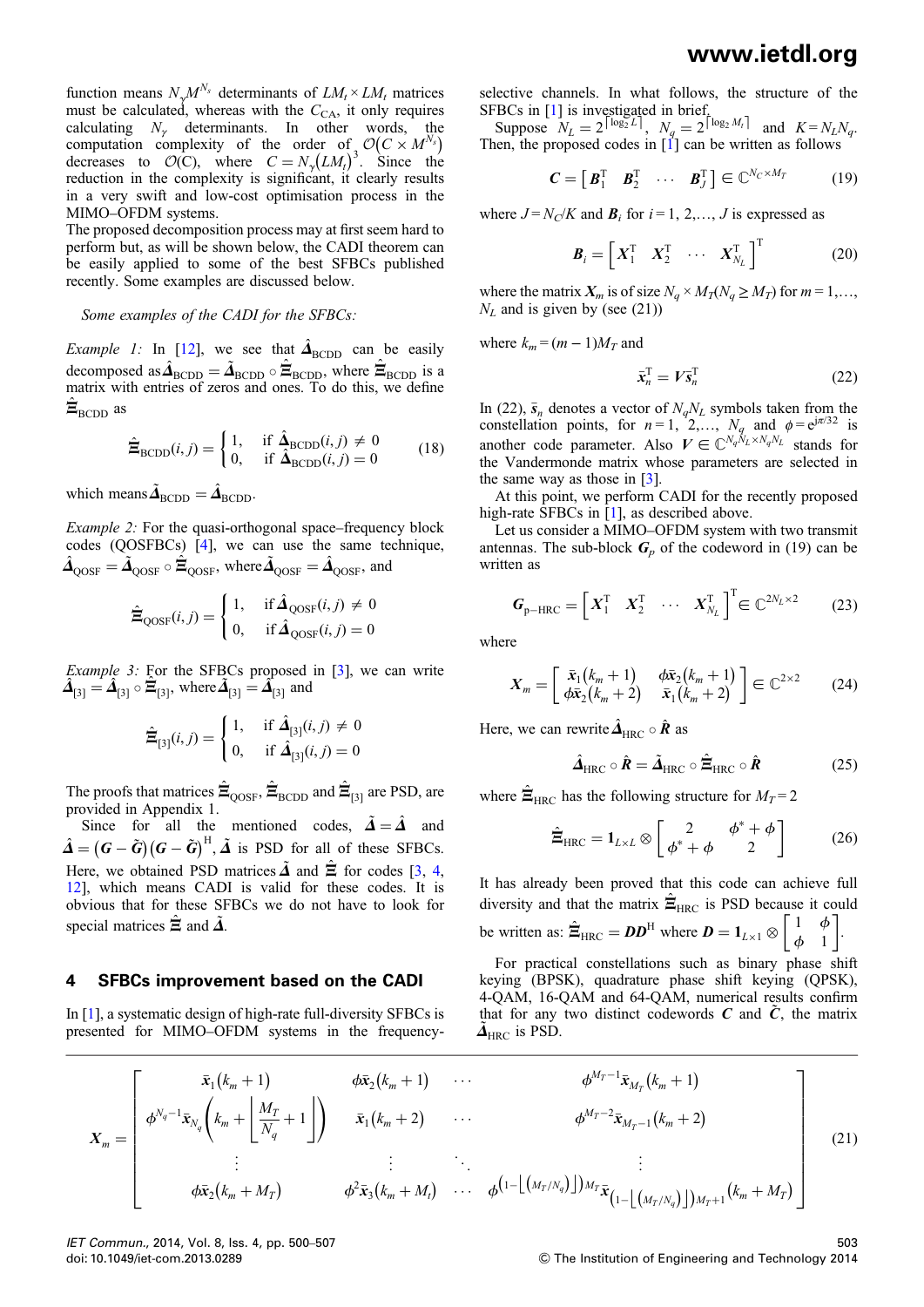The above two conditions allow us to use the inequality (22)

$$
CA_{\text{HRC}} \ge \prod_{i=1}^{v} \tilde{\Delta}_{\text{HRC}}(i, i) \times \det \left(\hat{\Xi}_{\text{HRC}} \circ \hat{\boldsymbol{R}}\right)
$$
 (27)

Now, in order to improve the performance of this SFBC, we could maximise its CA and this is done by maximising the lower bound of (27).

In Appendix 2,  $P_{CA}$  of this code has been proved to be non-zero. Therefore we can maximise its  $C_{CA}$  of the code by introducing a permutation parameter in the code.

In what follows, we describe a permuted version of the code in [1], namely permuted high-rate code (P-HRC).

Let us proceed to generate  $\Psi_k$ 's as follows

$$
\boldsymbol{\varPsi}_{k} = \left[\boldsymbol{P} \otimes \boldsymbol{I}_{2}\right] \boldsymbol{\varPhi}_{k} \in \mathbb{C}^{N_{L} \gamma_{\text{SD}} \times 2}, k = 1, 2, ..., \left\lfloor \frac{N_{c}}{N_{L} \gamma_{\text{SD}}} \right\rfloor
$$
\n(28)

where  $\gamma_{SD}$  is an even integer which represents the permutation parameter and could be optimised using the  $C_{CA}$ . The matrices  $\Phi_k$ 's of size  $N_L \gamma_{SD} \times 2$  are constructed by sticking  $(\gamma_{SD}/2)$  distinct  $G_{p-P-HRC}$  together and  $\boldsymbol{P} = \begin{pmatrix} \boldsymbol{P}_1^{\mathrm{T}} & \boldsymbol{P}_2^{\mathrm{T}} & \dots & \boldsymbol{P}_{N_L}^{\mathrm{T}} \end{pmatrix}^{\mathrm{T}} \in \mathbb{C}^{N_L(\gamma_{\mathrm{SD}}/2) \times N_L(\gamma_{\mathrm{SD}}/2)}$  is the permutation matrix, where

$$
\boldsymbol{P}_{i} = \begin{pmatrix} \bar{\boldsymbol{e}}_{i}^{\mathrm{T}} & \bar{\boldsymbol{e}}_{N_{L}+i}^{\mathrm{T}} & \cdots & \bar{\boldsymbol{e}}_{((\gamma_{\mathrm{SD}}/2)-1)N_{L}+i}^{\mathrm{T}} \end{pmatrix}^{\mathrm{T}} \in \mathbb{C}^{(\gamma_{\mathrm{SD}}/2) \times N_{L}(\gamma_{\mathrm{SD}}/2)}
$$
(29)

for  $i = 1, 2, ..., N_L$ , and  $\bar{e}_i \in \mathbb{C}^{1 \times N_L(\gamma_{\text{SD}}/2)}$  is a vector whose components are all zeros except for the ith element, that is, 1. Now, we can formulate the proposed SFBCs as shown below

$$
\boldsymbol{C}_{\text{new}} = \left[ \begin{array}{cccc} \boldsymbol{\varPsi}_{1}^{T} & \boldsymbol{\varPsi}_{2}^{T} & \dots & \boldsymbol{\varPsi}_{(N_{c}/N_{L}\gamma_{\text{SD}})}^{T} & \boldsymbol{Z}^{T} \end{array} \right]^{T} \in \mathbb{C}^{N_{c} \times 2}
$$
\n(30)

where  $Z$  is a zero matrix of size  $N_c - \gamma_{\rm SD} N_L \frac{N_c}{\gamma_{\rm crit}}$  $\left(N_c - \gamma_{SD} N_L \left\lfloor \frac{N_c}{\gamma_{SD} N_L} \right\rfloor \right) \times 2.$ 

This modification results in an additional parameter,  $\gamma_{SD}$ , and causes  $C_{CA}$  to relate to this new parameter. Thus, we could optimise this parameter for different channels.

Now, by performing the same operations as in (23)–(27), for the proposed SFBCs, we finally obtain

$$
CA_{P-HRC} \ge \prod_{i=1}^{v} \tilde{\Delta}_{P-HRC}(i,i) \times \det\left(\hat{\Xi}_{P-HRC} \circ \hat{\boldsymbol{R}}(\gamma_{SD})\right)
$$
\n(31)

where  $\hat{R}(\gamma_{SD})$  is a submatrix of matrix **R** with the same indices, which  $\hat{\Delta}_{P-\text{HRC}}$  lies in the matrix  $\Delta_{P-\text{HRC}}$ . Finally, we could formulate an expression to find the optimum positive integer  $\gamma_{SD}^{OP}$  to maximise the  $C_{CA}$  of P-HRC as

$$
\gamma_{\text{SD}}^{\text{OP}} = \arg \max_{1 < \gamma_{\text{SD}} < (N/\Gamma)} \det \left( \hat{\Xi}_{\text{P-HRC}} \circ \hat{\boldsymbol{R}} (\gamma_{\text{SD}}) \right) \tag{32}
$$

To optimise the permutation parameter  $\gamma_{SD}^{OP}$  using (32), the correlation matrix  $\boldsymbol{R}$  is needed which can be constructed by DPPs. There are two possible scenarios at the transmitter of a MIMO–OFDM system, DPPs are either available or absent. When the DPPs are accessible, simply the matrix  $$ 

can be constructed and then using (32),  $\gamma_{SD}^{OP}$  can be calculated. If there are no prior knowledge of the DPPs at the transmitter, the artificial DPPs (ADPPs) proposed in [14] are used to construct the correlation matrix and then calculating  $\gamma_{SD}^{OP}$  by (32). In the next section, we presented simulation results for both scenarios.

It seems important to describe how the improved SFBC affects the system at the receiver end. Since only one new parameter, namely  $\gamma_{SD}^{OP}$ , is introduced to the conventional structure of the SFBC in [1], the only extra calculation at the receiver is the multiplication of the permutation matrix to the codeword before the ML decoder. Consequently, the complexity of the ML decoder does not change. Also the only extra information which is needed at the receiver is the value of  $\gamma_{SD}^{OP}$ , which can be accessible using the same way that the other parameters of the code such as  $\phi$ ,  $N_q$  or  $N_L$  are reported to the receiver.

It is worth mentioning that, by following the same guidelines decomposition can be easily carried out for any number of the transmit antennas.

Remark 2: As discussed in Section 3, the CADI achieves optimisation at low complexity. To illustrate this point, we consider an example of a practical MIMO–OFDM system.

For a MIMO–OFDM transmitter with two transmit antennas and  $N_c$  = 128 subcarriers in the 6-ray TU channel model, optimisation of the  $\gamma_{SD}$  parameter of the P-HRCs, using the CA for 4-QAM constellation, calls for a lengthy calculation of  $N_{\gamma}M_{\gamma}^{N_{s}} = 10*4^{4*6} \simeq 10^{15}$  determinants of  $12 \times 12$ matrices, that is, a complexity order of  $\mathcal{O}(10^{18})$ . In contrast, if the CADI is applied, then, to maximise the  $C_{CA}$  of P-HRC only  $N_v = 10$  determinants of  $12 \times 12$  matrices needs to be computed, that is, a complexity of the order of  $\mathcal{O}(10^4)$ .

#### 5 Simulation results

At the transmitter, there can be two possible scenarios: either we have DPPs or we do not. Here, we simulated both of these scenarios and then examined the results as described below.

#### 5.1 Presence of DPPs

We considered a MIMO–OFDM system with two transmit antennas,  $N_c = 128$  subcarriers, BW = 1 MHz and a cyclic prefix of length 15 μs and a 2-ray equal power frequencyselective channel with a 5 μs delay spread. The parameters of the proposed optimum SFBC in [12] were calculated as:  $\theta$  = 2,  $\gamma_{\rm op}$  = 32. For the P-HRC, the optimum value of  $\gamma_{\rm SD}$ was equal to 12, using the objective function (32).

To achieve the same spectral efficiencies, 4-QAM and 16-QAM constellations were used for P-HRC and SFBC in [12], respectively. Fig. 1 shows the simulation results for both the P-HRC and optimum SFBC in  $[12]$ . As can be seen the former SFBC outperforms the latter in [12].

#### 5.2 Absence of DPPs

In the absence of channel state information at the transmitter, two methods have been proposed to date: the random permutation [3] and the permutation based on the ADPPs [14]. In [14], we saw that using the ADPPs almost always results in an improved performance. Considering of [14] optimisation of  $\gamma_{SD}$  is therefore possible using the ADPPs and the objective function (32).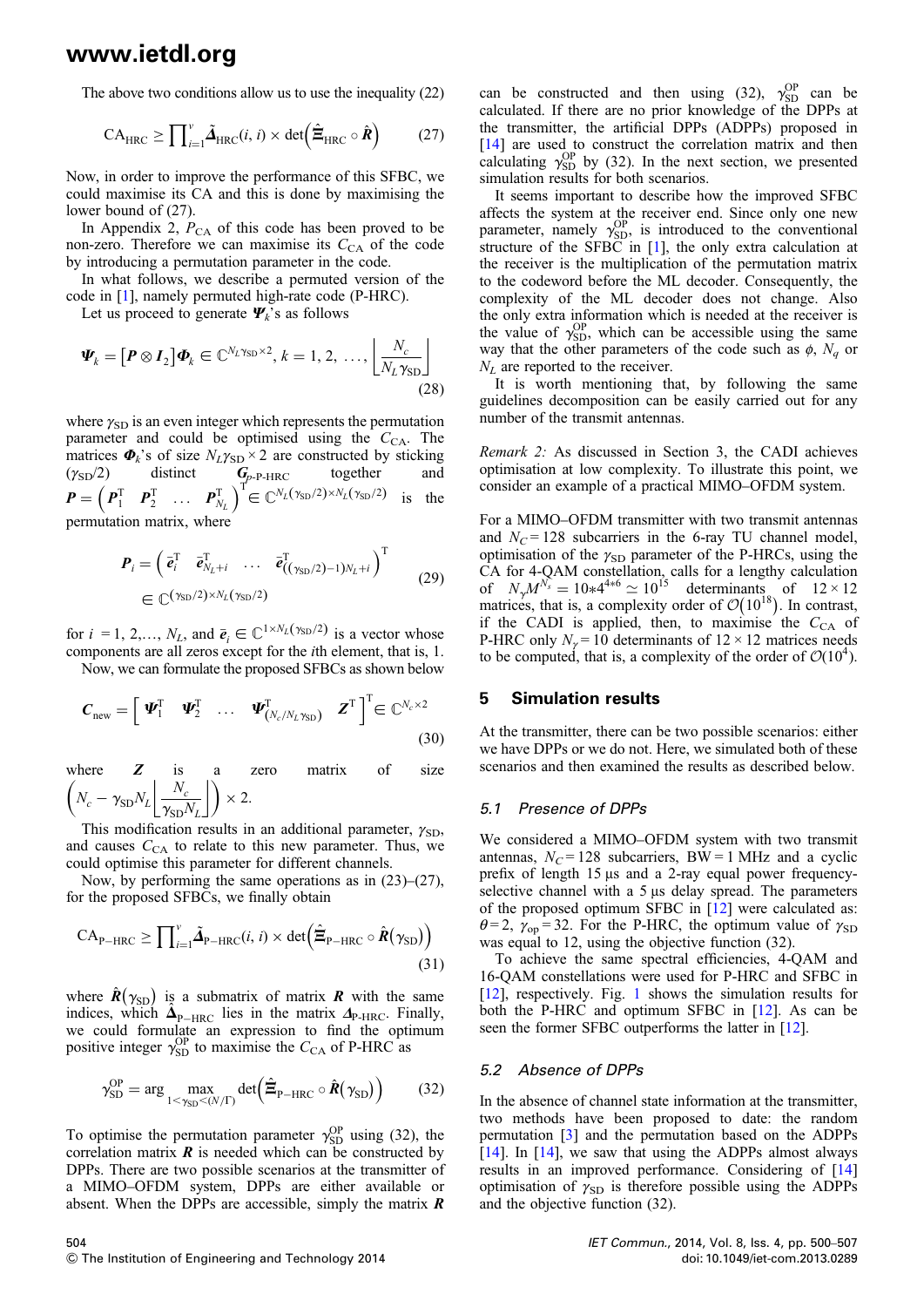

Fig. 1 BER performance,  $N = 128$ , delay spread 5 μs, 16-QAM for optimum code in [12] and 4-QAM for P-HRC Presence of DPPs

Let us explain what ADPPs are. An artificial delay profile is constructed based on the following equations

$$
\tau_{A_{\ell}} = \begin{cases} 0, & \ell = 0 \\ \frac{\tau_{\text{max}}}{d^{L-\ell}}, & \ell = 1, 2, ..., L-1 \end{cases}
$$
 (33)

where  $d = 3$  for  $2 \le L \le 8$ ,  $d = 1.5$  for  $L \ge 9$  and  $\tau_{\text{max}}$  is the length of cyclic prefix. Also artificial power profile is constructed based on the artificial delay profile as expressed below

$$
\vartheta_{A_{\ell}}^2 = \frac{e^{-0.26\tau_{A_{\ell}}}}{\sum_{k=0}^{L-1} e^{-0.26\tau_{A_k}}}, \quad \ell = 0, 1, ..., L-1 \quad (34)
$$

And thus ADPPs refers to the combination of  $\left\{\tau_{A_\ell}\right\}_{\ell=0}^{L-1}$  $\ell = 0$ and

 $\left\{\vartheta_{A_{\ell}}^{2}\right\}_{\ell=0}^{L-1}$  $l=0$ .

Now using ADPPs, we can construct an artificial channel covariance matrix and in this case optimisation of  $\gamma_{SD}$  is simply the same as when the DPPs are known at the transmitter.

So, we considered a MIMO–OFDM system with two transmit antennas,  $N_C = 128$  subcarriers, BW = 1 MHz and a cyclic prefix of length 20 μs. Also, to obtain the same spectral efficiency, 16-QAM and 4-QAM were used for the BCDD and P-HRC, respectively. For a 2-ray equal power channel with a 15 μs delay spread,  $\gamma_{\text{dpi}} = 4$  for the BCDD code. To calculate  $\gamma_{SD}$  for P-HRC, first, an artificial channel covariance matrix is produced using ADPPs and then the proper value of  $\gamma_{SD}$  can be easily calculated from (32). Fig. 2 shows the average bit-error-rate (BER) against the average signal-to-noise ratio of both the BCDD and the P-HRC in the case of absence of DPPs. It is worth mentioning that this comparison is fair since we used the same parameters of BCDD as in [12] and then discovered that they are the best possible parameters of this code for equal power, two ray, frequency-selective channel, with delay spread of 15 μs.

### 6 Conclusion and future works

In this paper, we presented a new criterion which enabled us to separate the CA of the SFBCs into two key parts namely, precoder-CA and channel-CA parts. The precoder-CA was indicative of the effect of the precoder, the signal



Fig. 2 BER performance,  $N = 128$ , delay spread 15  $\mu$ s, 16-QAM for the BCDD code and 4-QAM for the P-HRC Absence of DPPs

constellation and the code structure. The channel-CA, represented the effects of the channel DPPs of the frequencyselective channels as well as the applied permutation. The proposed decomposition was derived from the lower bound of the CA that was formulated in this paper. The advantage of this approach was shown to be in its ability to reduce the complexity of optimising the SFBCs parameters. As an instance, the proposed decomposition was performed on a high-rate SFBC to optimise its channel-CA. Simulation results also verified the modified SFBC's superior performance over other popular SFBCs. Encouraged by the results so far, future work aims to build on this criterion by extending the innovative solution to space–time–frequency codes and exploring the possibility of designing new codes that are based on this scheme.

### 7 References

- 1 Zhang, W., Xia, X.-G., Ching, P.C.: 'High-rate full-diversity space-time-frequency codes for broadband MIMO block-fading channels', IEEE Trans. Commun., 2007, 55, pp. 25–34
- 2 Su, W., Safar, Z., Olfat, M., Liu, K.J.R.: 'Obtaining full-diversity space-frequency codes from space-time codes via mapping', IEEE Trans. Signal Process., 2003, 51, pp. 2905–2916
- 3 Su, W., Safar, Z., Liu, K.J.R.: 'Full-rate full-diversity space-frequency codes with optimum coding advantage', IEEE Trans. Inf. Theory, 2005, 51, (1), pp. 229–249
- 4 Fazel, F., Jafarkhani, H.: 'Quasi-orthogonal space-frequency block codes for MIMO OFDM channels'. Proc. IEEE Int. Conf. Communications, June 2006
- 5 Kiran, T., Rajan, B.S.: 'A systematic design of high-rate full-diversity space frequency codes for MIMO-OFDM systems'. Proc. IEEE Int. Symp. Information Theory, September 2005
- 6 Shao, L., Roy, S.: 'Rate-one space-frequency block codes with maximum diversity for MIMO-OFDM', IEEE Trans. Wirel. Commun., 2005, 4, (4), pp. 1674–1687
- 7 Su, W., Safar, Z., Liu, K.J.R.: 'Towards maximum achievable diversity in space, time and frequency: performance analysis and code design', IEEE Trans. Wirel. Commun., 2005, 4, (4), pp. 1847–1857
- 8 Bolcskei, H., Paulraj, A.J.: 'Space-frequency coded broadband OFDM systems'. Proc. 2000 IEEE Wireless Communications and Networking Conf., Chicago, IL, September 2000, vol. 1, pp. 1–6
- Liu, Z., Xin, Y., Giannakis, G.: 'Linear constellation precoding for OFDM with maximum multipath diversity and coding gains', IEEE Trans. Commun., 2003, 51, (3), pp. 416–427
- 10 Liu, Z., Xin, Y., Giannakis, G.B.: 'Space-time-frequency coded OFDM over frequency-selective fading channels', IEEE Trans. Signal Process., 2002, 10, pp. 3465–2476
- 11 Zhang, W., Xia, X.G., Ching, P.C.: 'Full-diversity and fast ML decoding properties of general orthogonal space-time block codes for

IET Commun., 2014, Vol. 8, Iss. 4, pp. 500–507 doi: 10.1049/iet-com.2013.0289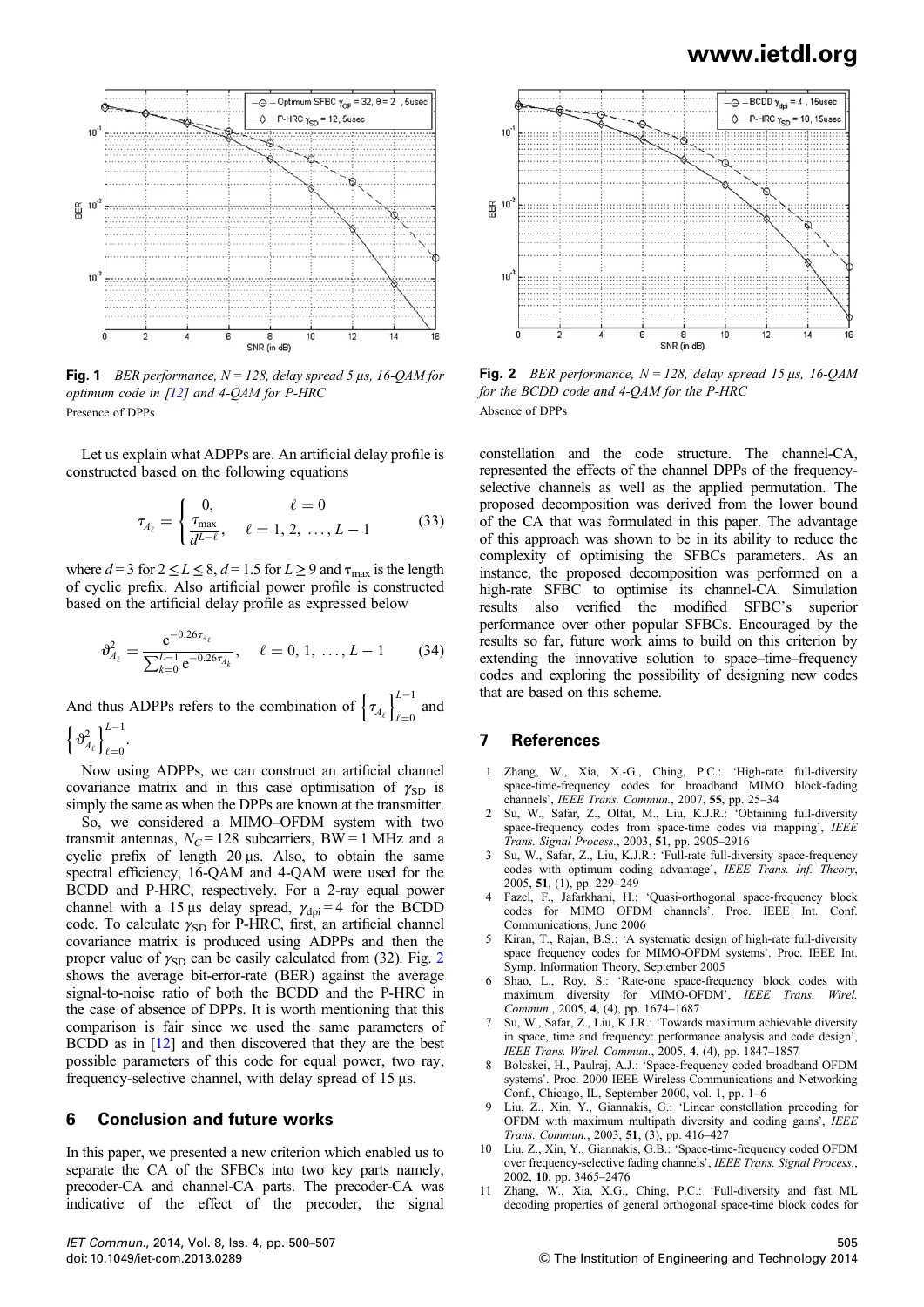MIMO-OFDM systems', IEEE Trans. Wirel. Commun., 2007, 6, pp. 1647–1653

- 12 Bhavani Shankar, M.R., Hari, K.V.S.: 'Systematic construction of linear transform based full-Diversity, rate-one space–time frequency codes', IEEE Trans. Signal Process., 2009, 57, (6), pp. 2285–2298
- 13 Fazel, F., Jafarkhani, H.: 'Quasi-orthogonal space-frequency and space-time-frequency block codes for MIMO OFDM channels', IEEE Trans. Wirel. Commun., 2008, 7, (1), pp. 184–192
- 14 Shahabinejad, M., Talebi, S.: 'Full-diversity space-time-frequency coding with very low complexity for the ML decoder', IEEE Commun. Lett., 2012, 7, (1), pp. 184–192
- 15 Horn, R.A., Johnson, C.R.: 'Matrix analysis' (Cambridge, UK: Cambridge University Press, 1985)

### 8 Appendix 1

In this appendix, we show that the matrices  $\hat{\Xi}_{\text{QOSF}}$ ,  $\hat{\Xi}_{\text{BCDD}}$ and  $\hat{\Xi}_{[3]}$  introduced in Section 3 are PSD. For any matrix A, where  $A = D D<sup>H</sup>$ , and D is an arbitrary matrix, A is a Hermitian PSD matrix. Thus, we can write  $\hat{\mathbf{\Xi}} = \mathbf{D}\mathbf{D}^{\mathrm{H}}$  for the mentioned codes and therefore,  $\hat{\Xi}$  has been proved to be a Hermitian positive semi-definite matrix.

For the BCDD codes with  $M_t = 2$ , we have:

 $\Xi_{\text{BCDD}} = \mathbf{1}_{L \times L} \otimes \mathbf{I}_{2 \times 2}$ . It is easy to see that by defining  $\mathbf{D}_{\text{BCDD}} = (1/2)(\mathbf{1}_{\text{L} \times 1} \otimes \mathbf{I}_{2 \times 2})$ , we could write

$$
\hat{\Xi}_{\text{BCDD}} = \boldsymbol{D}_{\text{BCDD}} \boldsymbol{D}_{\text{BCDD}}^{\text{H}} \tag{35}
$$

Proving that  $\hat{\Xi}_{\text{BCDD}}$  is PSD. Also for QOSFBC with  $M_t = 2$ ,  $\hat{\Xi}_{\text{QOSFBC}}$  has the same structure as  $\hat{\Xi}_{\text{BCDD}}$  and therefore, it is PSD. For the proposed code in [3],  $\hat{\Xi}_{[3]} = I_{M_T \times M_T} \otimes 1_{L \times L}, \, \hat{\Xi}_{[3]} = D_{[3]} D^{\rm H}_{[3]}, \, D_{[3]} = I_{M_T \times M_T} \otimes 1_{L \times 1}.$ This implies that  $\hat{\Xi}_{[3]}$  is PSD.

### 9 Appendix 2

In this appendix, we show that  $\prod_{i=1}^{2L} \tilde{\mathbf{\Delta}}_{HRC}(i, i)$  is non-zero. Using  $(19)$ – $(25)$ , we can expand this product as

$$
\prod_{i=1}^{2L} \tilde{\mathbf{\Delta}}_{\text{HRC}}(i, i) = \prod_{i=1}^{2L} \left( \left( X_i^1 - \hat{X}_i^1 \right)^2 + \left( X_i^2 - \hat{X}_i^2 \right)^2 \right)
$$
(36)

Since the precoder of this code is a Vandermonde matrix [2],  $\prod_{i=1}^{2L} (X_i^1 - \hat{X}_i^1)^2$  is non-zero and, similarly, so is  $\prod_{i=1}^{2L} (X_i^2 - \hat{X}_i^2)^2$ . Thus,  $(X_i^1 - \hat{X}_i^1)^2$  and  $(X_i^2 - \hat{X}_i^2)^2$  are non-zero for any i. Therefore it can be concluded that  $\prod_{i=1}^{2L} \tilde{\mathbf{\Delta}}_{\text{HRC}}(i, i)$  is also non-zero.

#### 10 Appendix 3

In this appendix, we explain how the CA of SFBC in [3] can be decomposed as product of two parts, and argue why this guideline is not applicable for other SFBCs.

In [3], at each subcarrier only one of the transmit antennas is sending a symbol, with the other antennas being switched off (zeros are placed in the codeword for other antennas). This more or less expresses the main concept behind the decomposition of the CA in [3]. Now let us explain why these zeros in the codeword are essential for the purpose of decomposing the CA.

In an  $L$ -ray channel with  $M_t$  transmit antennas, the sub-block  $G$  of SFBC in  $[3]$  has the following structure

$$
G_{[3]} = \text{diag}(X_1, X_2, \dots, X_{M_t})
$$
 (37)

where  $X_i = [x_{(i-1)L} + 1, x_{(i-1)L} + 2, ..., x_{iL}]^T$ , with  $[x_{(i-1)L} + 1, x_{(i-1)L}]^T$  $x_{(i-1)L+2}, \ldots, x_{iL}$ <sup>T</sup> =  $V[s_{(i-1)L+1}, s_{(i-1)L+2}, \ldots, s_{iL}]$ , where  $s_i$  is taken from the used constellation and V is the Vandermonde matrix with parameters presented in [3].

The matrix  $\hat{\mathbf{\Delta}}_{[3]}$  could simply be written as (see (38))

|                            |                  |                         | $\bar{\delta}_1 \bar{\delta}_1 \quad \delta_1 \bar{\delta}_2 \quad \dots \quad \delta_1 \bar{\delta}_L$ | $\bf{0}$                                                                     | $\overline{\phantom{0}}$                                                                                                                         | $\boldsymbol{0}$ | $\boldsymbol{0}$                                              |                | $\mathbf{0}$                                                                               |                             | 0                                                                                                                                                                                    |                                                   |
|----------------------------|------------------|-------------------------|---------------------------------------------------------------------------------------------------------|------------------------------------------------------------------------------|--------------------------------------------------------------------------------------------------------------------------------------------------|------------------|---------------------------------------------------------------|----------------|--------------------------------------------------------------------------------------------|-----------------------------|--------------------------------------------------------------------------------------------------------------------------------------------------------------------------------------|---------------------------------------------------|
|                            |                  |                         |                                                                                                         | $\delta_2\bar{\delta}_1$ $\delta_2\bar{\delta}_2$ $\delta_2\bar{\delta}_L$ 0 | $\overline{\phantom{0}}$                                                                                                                         | $\boldsymbol{0}$ | $\bf{0}$                                                      | $\ldots$       | $\boldsymbol{0}$                                                                           | $\ldots$                    | $\boldsymbol{0}$                                                                                                                                                                     | 0                                                 |
|                            |                  |                         | 法国法律 医心脏病                                                                                               | $\mathbf{0}$                                                                 | $\overline{\phantom{0}}$                                                                                                                         | $\boldsymbol{0}$ | $\boldsymbol{0}$                                              | $\ddots$       | $\boldsymbol{0}$                                                                           | $\mathcal{L}_{\text{max}}$  | $\theta$                                                                                                                                                                             | 0                                                 |
|                            |                  |                         | $\delta_L \bar{\delta}_1$ $\delta_L \bar{\delta}_2$ $\delta_L \bar{\delta}_L$                           | $\mathbf{0}$                                                                 | $\bf{0}$<br>$\overline{\phantom{0}}$                                                                                                             |                  | $\overline{\mathbf{0}}$                                       | $\mathbb{Z}$ . | 0                                                                                          |                             | 0                                                                                                                                                                                    | 0                                                 |
|                            | $\boldsymbol{0}$ |                         |                                                                                                         |                                                                              | 0  0 $\delta_{L+1} \overline{\delta_{L+1}} \ \delta_{L+1} \ \delta_{L+2}$ $\delta_{L+1} \overline{\delta_{2L}}$                                  |                  |                                                               |                | $\boldsymbol{0}$                                                                           | $\cdots$                    | 0                                                                                                                                                                                    | 0                                                 |
|                            | $\boldsymbol{0}$ |                         |                                                                                                         |                                                                              | 0  0 $\delta_{L+2}\overline{\delta_{L+1}}$ $\delta_{L+2}\overline{\delta_{L+2}}$ $\delta_{L+2}\overline{\delta_{2L}}$                            |                  |                                                               |                | $\boldsymbol{0}$                                                                           | $\ldots$                    | 0                                                                                                                                                                                    | 0                                                 |
|                            |                  |                         |                                                                                                         | 王の王の死の王の (王の)                                                                | in Europa (Barbara)                                                                                                                              |                  |                                                               |                | $\boldsymbol{0}$                                                                           | $\mathcal{L}_{\text{max}}$  | $\boldsymbol{0}$                                                                                                                                                                     | 0                                                 |
| $\hat{\mathbf{A}}_{[3]} =$ | $\boldsymbol{0}$ | $\bf{0}$                | $\ldots$ 0                                                                                              |                                                                              | $\delta_{2L} \overline{\delta_{L+1}} \quad \delta_{2L} \overline{\delta_{L+2}} \quad \dots \quad \delta_{2L} \overline{\delta_{2L}} \quad \dots$ |                  |                                                               |                | $\boldsymbol{0}$                                                                           |                             | $\boldsymbol{0}$                                                                                                                                                                     | 0                                                 |
|                            | $\boldsymbol{0}$ | $\overline{\mathbf{0}}$ | $\ldots$ 0                                                                                              | $\bf{0}$                                                                     | $\overline{0}$                                                                                                                                   | $\boldsymbol{0}$ | $\bf{0}$                                                      | $\ddotsc$      | $\boldsymbol{0}$                                                                           |                             | 0                                                                                                                                                                                    | 0                                                 |
|                            |                  |                         | $\mathbf{F} = \mathbf{F} \times \mathbf{F} \times \mathbf{F}$                                           | $\mathcal{L}(\mathcal{L})$                                                   |                                                                                                                                                  |                  | $\mathcal{A}=\mathcal{A}=\mathcal{A}=\mathcal{A}=\mathcal{A}$ |                | $\frac{1}{2}$                                                                              | $\mathcal{L}_{\mathcal{L}}$ |                                                                                                                                                                                      |                                                   |
|                            | $\mathbf{0}$     | $\boldsymbol{0}$        | $\ldots$ 0                                                                                              | $\overline{0}$                                                               | $\bf{0}$                                                                                                                                         | $\boldsymbol{0}$ | $\bf{0}$                                                      |                | $\overline{0}$<br>$\mathbf{1}$ , $\mathbf{1}$ , $\mathbf{1}$ , $\mathbf{1}$ , $\mathbf{1}$ | $\ldots$                    | $\bf{0}$                                                                                                                                                                             | $\boldsymbol{0}$                                  |
|                            | $\boldsymbol{0}$ | $\bf{0}$                | $\ldots$ 0                                                                                              | $\boldsymbol{0}$                                                             | $\bf{0}$                                                                                                                                         | $\boldsymbol{0}$ | $\boldsymbol{0}$                                              |                |                                                                                            |                             | $\ldots \quad \delta_{(M_t-1)L} \overline{\delta_{(M_t-1)L}} \quad \ldots \quad \delta_{(M_t-1)L} \overline{\delta_{(M_t-1)L}} \quad \delta_{(M_t-1)L} \overline{\delta_{(M_t-1)L}}$ |                                                   |
|                            |                  |                         | $\mathbb{R}^n \times \mathbb{R}^n \times \mathbb{R}^n$                                                  |                                                                              |                                                                                                                                                  |                  |                                                               |                |                                                                                            |                             |                                                                                                                                                                                      |                                                   |
|                            | $\mathbf{0}$     | $\overline{0}$          | $\ldots$ 0                                                                                              | $\boldsymbol{0}$                                                             | $\bf{0}$                                                                                                                                         | $\boldsymbol{0}$ | $\boldsymbol{0}$                                              |                |                                                                                            |                             | $\ldots \quad \delta_{M_t L-1} \delta_{(M_t-1)L} \quad \ldots \quad \delta_{M_t L-1} \delta_{M_t L-1}$                                                                               | $\delta_{M_{t}L-1}\overline{\delta_{M_{t}L}}$     |
|                            | $\boldsymbol{0}$ | $\bf{0}$                | $\ldots$ 0                                                                                              | $\boldsymbol{0}$                                                             | $\boldsymbol{0}$                                                                                                                                 | $\boldsymbol{0}$ | $\boldsymbol{0}$                                              |                | $\ldots \qquad \delta_{M_t L} \overline{\delta_{(M_t-1)L}} \qquad \ldots$                  |                             | $\delta_{M_{t}L}\overline{\delta_{M_{t}L-1}}$                                                                                                                                        | $\delta_{M_{\tau}L}\overline{\delta_{M_{\tau}L}}$ |
|                            |                  |                         |                                                                                                         |                                                                              |                                                                                                                                                  |                  |                                                               |                |                                                                                            |                             |                                                                                                                                                                                      | (38)                                              |